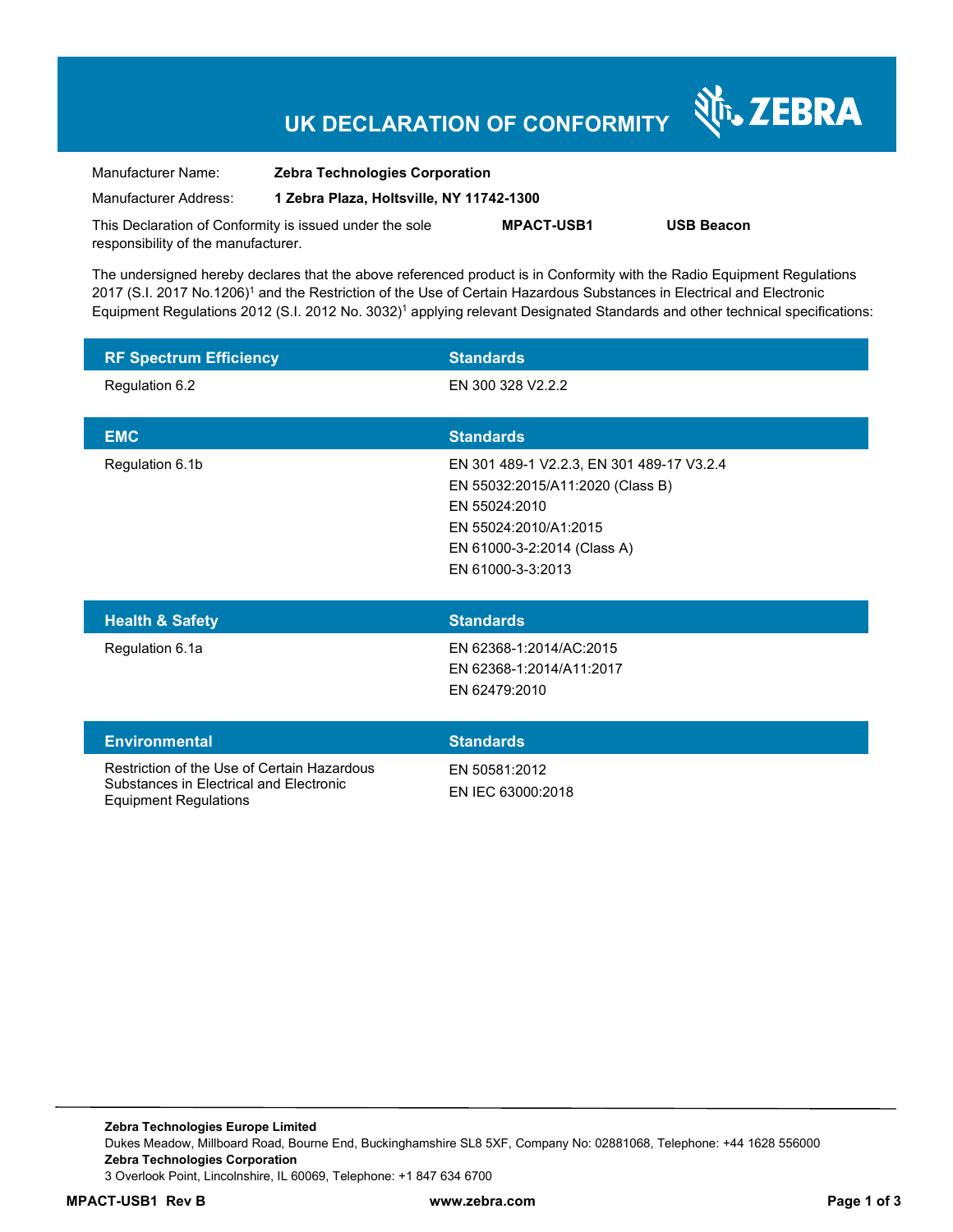## **UK DECLARATION OF CONFORMITY**



With regard to the Radio Equipment Regulations 2017 (S.I. 2017 No.1206)<sup>1</sup>, the conformity assessment procedure referred to in regulation 41(4)(a) and detailed in Schedule 2 has been followed.

1 As amended by applicable EU withdrawal legislation implemented at the time of issuing this declaration

#### **Signed on behalf of Zebra Technologies Corporation**

*(Signature of authorized person)* Marco Belli Rev: B Sr. Manager, Regulatory Date: 13 October 2021 Place: Bourne End, UK